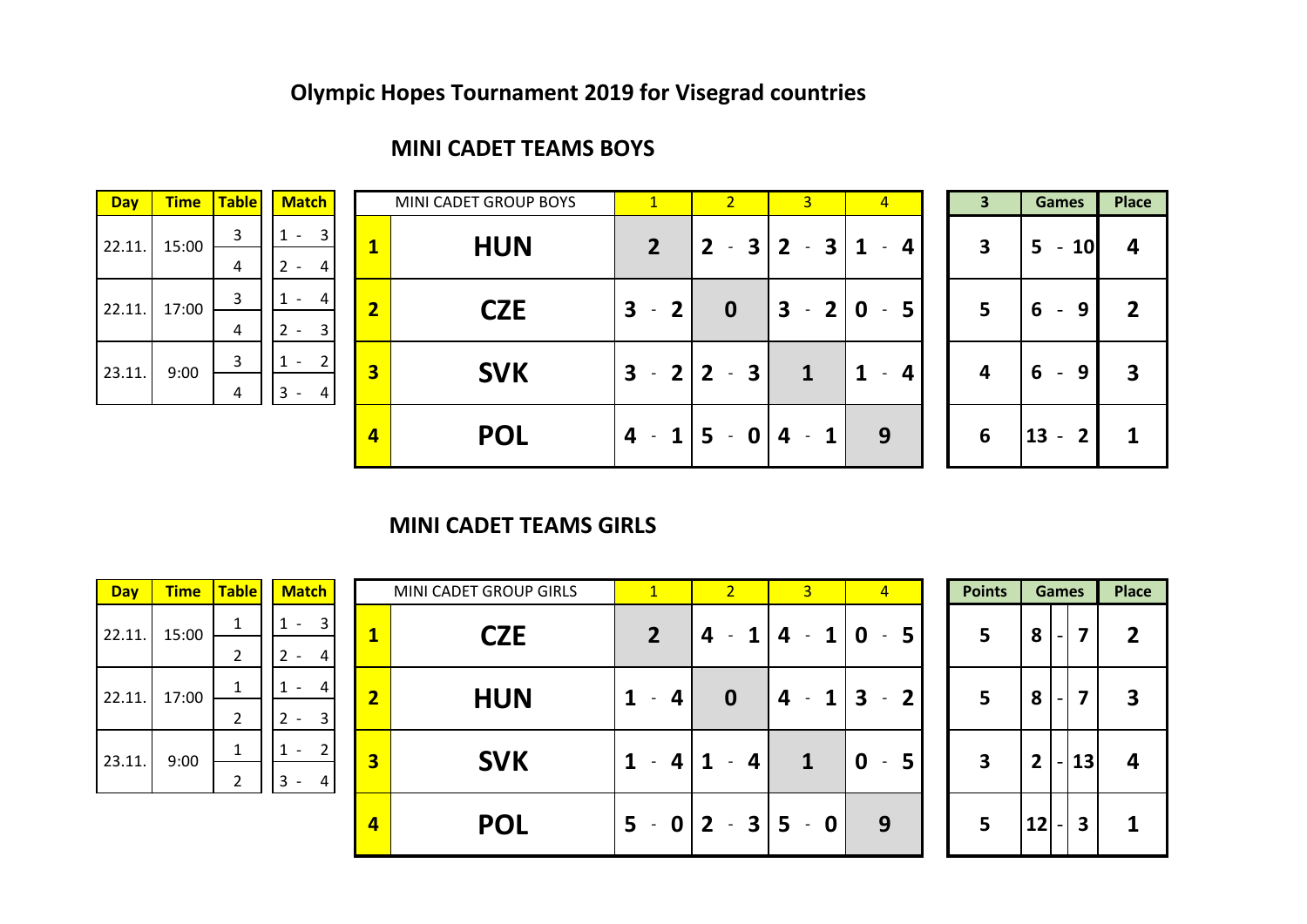#### **MINI CADET TEAMS - DETAILED RESULTS**

|              | <b>MINI CADET TEAMS</b><br>Event:                 | Stage: |                | <b>Boys Group -1.round</b>       |                   | Day:                              | 22.11.                                                         | Time                     | 15.00 pm                 | <b>Table</b>                                                                | 3                                                                                                                                                                             |
|--------------|---------------------------------------------------|--------|----------------|----------------------------------|-------------------|-----------------------------------|----------------------------------------------------------------|--------------------------|--------------------------|-----------------------------------------------------------------------------|-------------------------------------------------------------------------------------------------------------------------------------------------------------------------------|
|              | <b>HUN</b>                                        | 2      | 3              | <b>SVK</b>                       | 1 st              | 2nd                               | 3rd                                                            | 4th                      | 5th                      | Res.                                                                        | <b>Total</b>                                                                                                                                                                  |
| Α            | Voros<br><b>Balasz</b>                            |        | X              | Floro<br>Damian                  | $11 -$<br>9       |                                   | $8 - 11$ 11 - 9                                                |                          | $2 - 11$ 11 - 8          | $3 -$<br>2                                                                  | $1 - 0$                                                                                                                                                                       |
| В            | Adam<br>Cseri                                     |        | Y              | Arpáš<br>Samuel                  | $9 -$<br>11       |                                   | $5 - 11$ 12 - 14                                               |                          |                          | $0 -$<br>$\overline{\mathbf{3}}$                                            | $1 - 1$                                                                                                                                                                       |
| C            | Varga<br><b>Botond</b>                            |        | Z              | Kiraly<br>Matus                  |                   | $11 - 4 \mid 11 - 6 \mid 11 - 3$  |                                                                |                          |                          | $3 - 0$                                                                     | $2 - 1$                                                                                                                                                                       |
| A            | Voros<br><b>Balasz</b>                            |        |                | Arpáš<br>Samuel                  | $7 - 11$          | $8 - 11$ 5 - 11                   |                                                                | $\blacksquare$           | $\blacksquare$           | $0 -$<br>3                                                                  | $2 - 2$                                                                                                                                                                       |
| B            | Adam<br>Cseri                                     |        | X              | Floro<br>Damian                  | $11 -$<br>- 6     |                                   | $7 - 11$ 11 - 9                                                | $5 - 11$                 | $6 - 11$                 | $2 -$<br>3                                                                  | $2 - 3$                                                                                                                                                                       |
| Event        | <b>MINI CADET TEAMS</b>                           | Stage: |                | <b>Boys Group -1.round</b>       |                   | Day:                              | 22.11.                                                         | Time                     | 15.00 pm                 | Table                                                                       | 4                                                                                                                                                                             |
|              | <b>CZE</b>                                        | 0      | 5              | <b>POL</b>                       | 1 st              | 2nd                               | 3rd                                                            | 4th                      | 5th                      | Res.                                                                        | <b>Total</b>                                                                                                                                                                  |
|              | A Sochor<br>David                                 |        | X              | Blasczyk<br>Marcel               | 5<br>11<br>$\sim$ | $5 - 11$                          | $5 - 11$                                                       |                          |                          | $0 -$<br>3                                                                  | 0<br>$-1$                                                                                                                                                                     |
| B            | Morávek<br>Jindřich                               |        |                | Jadam<br>Dawid                   | $9 -$             |                                   | $11 \mid 12 - 10 \mid 8 - 11 \mid 11 - 3$                      |                          | $7 - 11$                 | $2 -$<br>3                                                                  | $0 - 2$                                                                                                                                                                       |
|              | C Holub<br>Štěpán                                 |        | Z              | <b>Brud</b><br>Szynom            |                   |                                   | $12 - 10 \mid 10 - 12 \mid 8 - 11 \mid 11 - 9 \mid$            |                          | $5 - 11$                 | $\overline{2}$<br>$\overline{\mathbf{3}}$                                   | 0<br>$-3$                                                                                                                                                                     |
|              | A Sochor<br>David                                 |        | Y              | Jadam<br>Dawid                   | $7 - 11$          | $7 - 11$ 10 - 12                  |                                                                |                          |                          | $0 -$<br>$\overline{\mathbf{3}}$                                            | 0<br>$-4$                                                                                                                                                                     |
|              | <b>B</b> Morávek<br>Jindřich                      |        | X              | Blasczyk<br>Marcel               | $12 - 10$         |                                   | $9 - 118 - 11112 - 105 - 11$                                   |                          |                          | $2 -$<br>3                                                                  | $0 - 5$                                                                                                                                                                       |
| Event:       | <b>MINI CADET TEAMS</b>                           | Stage: |                | <b>Boys Group - 2.round</b>      |                   | Day:                              | 22.11.                                                         | Time                     | 17.00 pm                 | Table                                                                       | 3                                                                                                                                                                             |
|              | <b>POL</b>                                        | 4      | 1              | <b>HUN</b>                       | 1st               | 2nd                               | 3rd                                                            | 4th                      | 5th                      | Res.                                                                        | <b>Total</b>                                                                                                                                                                  |
|              | Dawid<br>A Jadam                                  |        | X              | Botond<br>Varga                  | $11 -$<br>9       | $11 - 7$                          |                                                                | $6 - 11$ 11 - 7          |                          | $3 -$<br>1                                                                  | $1 - 0$                                                                                                                                                                       |
|              | <b>B</b> Blaszcyk<br>Marcel                       |        | Y              | Voros<br><b>Balasz</b>           | $11 -$<br>8       | $11 - 3 16 - 14$                  |                                                                |                          |                          | $3 -$<br>0                                                                  | $2 - 0$                                                                                                                                                                       |
| $\mathsf{C}$ | <b>Brud</b><br>Szymon                             |        | Z              | Cseri<br>Adam                    |                   | $10 - 12$ 12 - 14                 | $9 - 11$                                                       | $\overline{\phantom{a}}$ |                          | $0 -$<br>3                                                                  | $\mathbf{2}$<br>$-1$                                                                                                                                                          |
|              | A Jadam<br>Dawid                                  |        | Y              | Voros<br><b>Balasz</b>           |                   |                                   | $13 - 11$ 4 - 11 5 - 11 11 - 6 11 - 5                          |                          |                          | $\mathbf{3}$<br>$\overline{2}$                                              | 3<br>$-1$                                                                                                                                                                     |
|              | <b>B</b> Blaszcyk<br>Marcel                       |        | X              | Varga<br>Botond                  | $11 - 4$          | $6 - 11$ 11 -                     | 6                                                              | $11 - 8$                 |                          | $3 -$<br>$\mathbf{1}$                                                       | $4 - 1$                                                                                                                                                                       |
| Event        | <b>MINI CADET TEAMS</b>                           | Stage: |                | <b>Boys Group -2.round</b>       |                   | Day:                              | 22.11.                                                         | Time                     | 17.00 pm                 | <b>Table</b>                                                                | 4                                                                                                                                                                             |
|              |                                                   |        |                |                                  |                   |                                   |                                                                |                          |                          |                                                                             |                                                                                                                                                                               |
|              | <b>CZE</b>                                        | 3      | $\overline{2}$ | <b>SVK</b>                       | 1 st              | 2nd                               | 3rd                                                            | 4th                      | 5th                      | Res.                                                                        | <b>Total</b>                                                                                                                                                                  |
|              | A Morávek<br>Jindřich                             |        | х              | Floro<br>Damian                  | $11 - 7$          | $11 - 8$ 11 - 4                   |                                                                |                          |                          | $3 - 0$                                                                     |                                                                                                                                                                               |
|              | <b>B</b> Holub<br>Štěpán                          |        |                | Arpáš<br>Samuel                  | $4 - 11$          | $2 - 11 \overline{\smash)3 - 11}$ |                                                                | ÷,                       | $\blacksquare$           | $0 -$<br>3                                                                  | $1 - 0$<br>$1 - 1$                                                                                                                                                            |
|              | C Sochor<br>David                                 |        | Z              | Kiraly<br>Matus                  | 9<br>11           | 11                                | $-5$ 13 - 15 11 - 6                                            |                          | $15 - 13$                | $\mathbf{3}$<br>2<br>$\sim$                                                 |                                                                                                                                                                               |
|              | A Morávek<br>Jindřich                             |        |                | Arpáš<br>Samuel                  | $6 - 11$          | $8 - 11$ 7 - 11                   |                                                                |                          |                          | 0<br>3<br>$\sim$ $-$                                                        |                                                                                                                                                                               |
|              | Štěpán<br><b>B</b> Holub                          |        |                | X Floro<br>Damian                |                   |                                   |                                                                |                          |                          | $12 - 10 \mid 11 - 7 \mid 8 - 11 \mid 7 - 11 \mid 11 - 6 \mid 3 - 2 \mid 3$ | $2 - 1$<br>$2 - 2$<br>$-2$                                                                                                                                                    |
| Event:       | <b>MINI CADET TEAMS</b>                           | Stage: |                | <b>Boys Group -3.round</b>       |                   | Day:                              | 23.11.                                                         | <b>Time</b>              | 9.00 am                  | <b>Table</b>                                                                | $\overline{4}$                                                                                                                                                                |
|              | <b>POL</b>                                        | 4      | $\overline{1}$ | <b>SVK</b>                       | 1 st              | 2nd                               | 3rd                                                            | 4th                      | 5th                      | Res.                                                                        |                                                                                                                                                                               |
|              | A Jadam<br>Dawid                                  |        | X              | Kiraly<br>Matus                  | $11 - 7$          | $11 - 4 11 - 8$                   |                                                                |                          |                          | $3 - 0$                                                                     |                                                                                                                                                                               |
|              | <b>B</b> Blaszcyk<br>Marcel                       |        |                | Arpáš<br>Samuel                  |                   | $5 - 11$ 14 - 16 5 - 11           |                                                                | $\overline{\phantom{a}}$ |                          | $0 - 3$                                                                     |                                                                                                                                                                               |
|              | C Brud<br>Szymon                                  |        | Z              | Floro<br>Damian                  |                   | $11 - 3 \mid 11 - 6 \mid 11 - 8$  |                                                                | $\overline{\phantom{a}}$ | $\blacksquare$           | $3 -$<br>$\mathbf 0$                                                        |                                                                                                                                                                               |
|              | A Jadam<br>Dawid                                  |        | Υ              | Arpáš<br>Samuel                  |                   |                                   | $11 - 8 \mid 11 - 6 \mid 10 - 12 \mid 2 - 11 \mid 11 - 9$      |                          |                          | $3 - 2$                                                                     |                                                                                                                                                                               |
|              | <b>B</b> Blaszcyk<br>Marcel                       |        | Χ              | Kiraly<br>Matus                  |                   | $11 - 8 \mid 11 - 7 \mid 11 - 6$  |                                                                | $\overline{\phantom{a}}$ | $\overline{\phantom{a}}$ | $3 -$<br>$\mathbf 0$                                                        |                                                                                                                                                                               |
| Event:       | <b>MINI CADET TEAMS</b>                           | Stage: |                | <b>Boys Group -3.round</b>       |                   | Day:                              | 23.11.                                                         | <b>Time</b>              | 9.00 am                  | <b>Table</b>                                                                | $\mathbf{3}$                                                                                                                                                                  |
|              | <b>CZE</b>                                        | 3      | $\overline{2}$ | <b>HUN</b>                       | 1st               | 2nd                               | 3rd                                                            | 4th                      | 5th                      | Res.                                                                        |                                                                                                                                                                               |
|              | A Morávek<br>Jindřich                             |        | X              | Varga<br>Botond                  | $11 - 8$          |                                   | $8 - 11$ 11 - 6                                                | $ 13 - 11 $              |                          | $3 - 1$                                                                     |                                                                                                                                                                               |
|              | <b>B</b> Sochor<br>David                          |        | Y              | Cseri<br>Adam                    |                   | $11 - 7$ 11 - 5 11 - 8            |                                                                |                          |                          | $3 - 0$                                                                     |                                                                                                                                                                               |
|              | C Holub<br>Štěpán                                 |        | Z              | Voros<br>Balasz                  |                   |                                   | $13 - 15 \mid 11 - 6 \mid 9 - 11 \mid 12 - 10 \mid 4 - 11$     |                          |                          | $2 - 3$                                                                     |                                                                                                                                                                               |
|              | A Morávek<br>Jindřich<br><b>B</b> Sochor<br>David |        | Υ<br>X         | Cseri<br>Adam<br>Varga<br>Botond | $11 - 4$          |                                   | $7 - 11$ 6 - 11 11 - 7 11 - 9 5 - 11<br>$9 - 11$ 11 - 7 11 - 9 |                          |                          | $2 -$<br>3<br>$3 - 1$                                                       | <b>Total</b><br>$\begin{array}{ccc} 1 & - & 0 \end{array}$<br>$1 - 1$<br>$2 - 1$<br>$3 - 1$<br>$4 - 1$<br><b>Total</b><br>$1 - 0$<br>$2 - 0$<br>$2 - 1$<br>$2 - 2$<br>$3 - 2$ |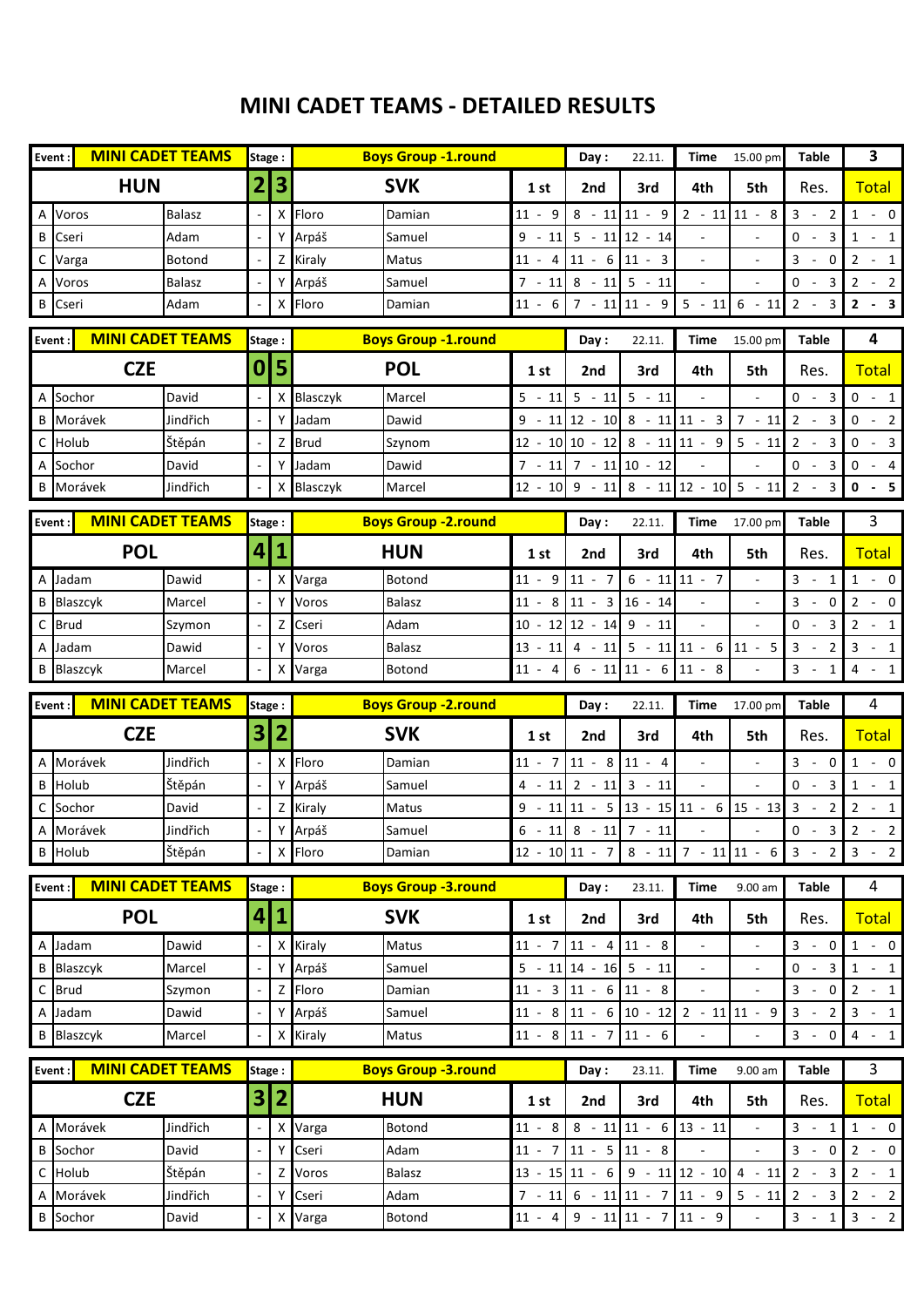#### **MINI CADET TEAMS - DETAILED RESULTS**

|        | <b>MINI CADET TEAMS</b><br>Event: |           | Stage:       |                | <b>Girls Group -1.round</b> |                             |                          | Day:                                                               | 22.11.          | Time                     | 15.00 pm                              | <b>Table</b>                                              | 1                                                                                                                                                              |
|--------|-----------------------------------|-----------|--------------|----------------|-----------------------------|-----------------------------|--------------------------|--------------------------------------------------------------------|-----------------|--------------------------|---------------------------------------|-----------------------------------------------------------|----------------------------------------------------------------------------------------------------------------------------------------------------------------|
|        | <b>SVK</b>                        |           |              | 4              |                             | <b>CZE</b>                  | 1st                      | 2nd                                                                | 3rd             | 4th                      | 5th                                   | Res.                                                      | <b>Total</b>                                                                                                                                                   |
| A      | Bitoová                           | Michaela  |              |                | Zoubková                    | Adéla                       | $9 -$<br>11              | $11 - 6$                                                           | $ 10 - 12 $     | $9 - 11$                 |                                       | $1 -$<br>3                                                | $0 - 1$                                                                                                                                                        |
|        | <b>B</b> Darovcová                | Nina      |              | Y              | Šichanová                   | Vendula                     |                          | $7 - 11$ 14 - 16 14 - 12                                           |                 | $7 - 11$                 |                                       | $\mathbf{1}$<br>$\mathbf{3}$<br>$\sim$                    | $\mathbf 0$<br>$-2$                                                                                                                                            |
| C      | Nemethová                         | Nina      |              | Z              | Ščibraniová                 | Magdaléna                   | $3 - 11$                 | $4 - 11$ 7 - 11                                                    |                 |                          |                                       | $0 -$<br>$\overline{3}$                                   | $0 - 3$                                                                                                                                                        |
|        | A Bitoová                         | Michaela  |              | Y              | Šichanová                   | Vendula                     |                          | $8 - 11 \overline{)2 - 11 \overline{)13 - 11 \overline{)11 - 7}}$  |                 |                          | $11 - 8$                              | $3 -$<br>$\overline{2}$                                   | $1 - 3$                                                                                                                                                        |
|        | <b>B</b> Darovcová                | Nina      |              |                | X Zoubková                  | Adéla                       | $9 -$<br>11              | $8 - 119 - 11$                                                     |                 |                          |                                       | $0 -$<br>$\overline{3}$                                   | $-4$<br>$\mathbf{1}$                                                                                                                                           |
| Event: | <b>MINI CADET TEAMS</b>           |           | Stage:       |                |                             | <b>Girls Group -1.round</b> |                          | Day:                                                               | 22.11.          | Time                     | 15.00 pm                              | <b>Table</b>                                              | $\overline{2}$                                                                                                                                                 |
|        | <b>HUN</b>                        |           | 3            | $\overline{2}$ |                             | <b>POL</b>                  | 1st                      | 2nd                                                                | 3rd             | 4th                      | 5th                                   | Res.                                                      | <b>Total</b>                                                                                                                                                   |
|        | A Muller                          | Evelin    |              | X              | Wator                       | Oliwia                      |                          | $8 - 11$ 11 - 6                                                    |                 | $7 - 11$ 11 - 6          | $11 - 3$                              | $\mathbf{3}$<br>$\overline{2}$<br>$\sim$                  | $1 - 0$                                                                                                                                                        |
|        | <b>B</b> Szosznyak                | Emma      |              |                | Sliwka                      | Zofia                       | $11 -$<br>$\overline{7}$ | $14 - 16$ 11 - 8                                                   |                 |                          | $8 - 11$ 11 - 5                       | $3 -$<br>2                                                | $2 - 0$                                                                                                                                                        |
|        | C Polonyi                         | Nóra      |              | Z              | Gaworska                    | Natalia                     |                          | $14 - 12$ 11 - 13                                                  |                 |                          | $4 - 11$ 13 - 11 3 - 11               | $2 -$<br>$\mathbf{3}$                                     | $\overline{2}$<br>$-1$                                                                                                                                         |
|        | A Muller                          | Evelin    |              | Y              | Sliwka                      | Zofia                       |                          | $7 - 11$ 7 - 11 8 - 11                                             |                 |                          |                                       | $0 -$<br>$\overline{\mathbf{3}}$                          | $2 - 2$                                                                                                                                                        |
|        | <b>B</b> Szosznyak                | Emma      |              | x              | Wator                       | Oliwia                      | $11 - 4$                 | $11 - 5$ 11 - 8                                                    |                 | ÷,                       | $\overline{\phantom{a}}$              | $3 -$<br>0                                                | $3 - 2$                                                                                                                                                        |
| Event: | <b>MINI CADET TEAMS</b>           |           | Stage:       |                |                             | <b>Girls Group -2.round</b> |                          | Day:                                                               | 22.11.          | Time                     | 17.00 pm                              | Table                                                     | $\mathbf{1}$                                                                                                                                                   |
|        | <b>POL</b>                        |           | $\mathsf{S}$ | 0              |                             | <b>CZE</b>                  | 1st                      | 2nd                                                                | 3rd             | 4th                      | 5th                                   | Res.                                                      | <b>Total</b>                                                                                                                                                   |
|        | A Sliwka                          | Zofia     |              | X              | Ščibraniová                 | Magdaléna                   | $11 -$<br>9              | $11 - 4$                                                           | $13 - 11$       | $\overline{\phantom{a}}$ |                                       | $3 -$<br>0                                                | $1 - 0$                                                                                                                                                        |
| B      | Gaworska                          | Natalia   |              | Y              | Zoubková                    | Adéla                       | $13 - 11$ 11 - 8         |                                                                    | $12 - 10$       | $\blacksquare$           | $\sim$                                | $\mathbf{3}$<br>$\mathbf 0$<br>$\sim$                     | $2 - 0$                                                                                                                                                        |
| C      | Wator                             | Oliwia    |              | Z              | Šichanová                   | Vendula                     | 9<br>$11 -$              | $11 -$<br>7                                                        | $11 - 8$        | $\overline{\phantom{a}}$ |                                       | $\overline{3}$<br>$\mathbf 0$<br>$\overline{\phantom{a}}$ | $3 - 0$                                                                                                                                                        |
|        | A Sliwka                          | Zofia     |              |                | Y Zoubková                  | Adéla                       | $13 - 11$ 11 - 9         |                                                                    | $11 - 9$        | $\overline{\phantom{a}}$ | $\bar{a}$                             | 3<br>$\mathbf 0$                                          | 4<br>$- 0$                                                                                                                                                     |
| B      | Gaworska                          | Natalia   |              | X              | Ščibraniová                 | Magdaléna                   | $11 - 8$                 | $11 - 6$                                                           | $11 - 9$        |                          |                                       | $3 - 0$                                                   | $5 - 0$                                                                                                                                                        |
| Event: | <b>MINI CADET TEAMS</b>           |           | Stage:       |                |                             | <b>Girls Group -2.round</b> |                          | Day:                                                               | 22.11.          | Time                     | 17.00 pm                              | <b>Table</b>                                              | $\overline{2}$                                                                                                                                                 |
|        | <b>HUN</b>                        |           | 4            | 1              |                             | <b>SVK</b>                  | 1st                      | 2nd                                                                | 3rd             | 4th                      | 5th                                   | Res.                                                      | <b>Total</b>                                                                                                                                                   |
|        | A Szossznyak                      | Emma      |              | X              | Nemethová                   | Nina                        |                          | $13 - 11$ 11 - 5 11 - 8                                            |                 | $\frac{1}{2}$            |                                       | $3 - 0$                                                   | $1 - 0$                                                                                                                                                        |
|        | <b>B</b> Muller                   | Evelin    |              | Υ              | Bitoová                     | Michaela                    | $8 - 11$                 | $3 - 11$ 11 - 8                                                    |                 | $11 - 3$                 | $10 - 12$                             | $2 -$<br>$\overline{\mathbf{3}}$                          | $1 - 1$                                                                                                                                                        |
|        | C Polonyi                         | Nóra      |              | Z              | Darovcová                   | Nina                        | 8<br>$11 -$              | $11 - 8$                                                           | $7 - 11$ 11 - 5 |                          |                                       | $3 -$<br>1                                                | $2 - 1$                                                                                                                                                        |
|        | A Szossznyak                      | Emma      |              |                | Bitoová                     | Michaela                    |                          | $11 - 8 \mid 13 - 11 \mid 11 - 9$                                  |                 |                          | ÷,                                    | $3 -$<br>$\mathbf 0$                                      | $3 - 1$                                                                                                                                                        |
|        | <b>B</b> Muller                   | Evelin    |              |                | X Nemethová                 | Nina                        |                          | $11 - 9$ 5 - 11 11 - 7 11 - 2                                      |                 |                          | $\Box$                                | $3 - 1$                                                   | 4<br>$-1$                                                                                                                                                      |
| Event: | <b>MINI CADET TEAMS</b>           |           | Stage:       |                |                             | <b>Girls Group -3.round</b> |                          | Day:                                                               | 23.11.          | <b>Time</b>              | $9.00$ am                             | <b>Table</b>                                              | $\mathbf{1}$                                                                                                                                                   |
|        | <b>CZE</b>                        |           | 4            | $\mathbf{1}$   |                             | <b>HUN</b>                  | 1st                      | 2nd                                                                | 3rd             | 4th                      | 5th                                   | Res.                                                      | <b>Total</b>                                                                                                                                                   |
|        |                                   |           |              |                |                             |                             |                          |                                                                    |                 |                          |                                       |                                                           |                                                                                                                                                                |
|        | A Šichanová                       | Vendula   |              |                | X Muller                    | Evelin                      | $11 - 5$                 | $11 - 6$ 11 - 5                                                    |                 |                          |                                       | $3 - 0$                                                   |                                                                                                                                                                |
|        | <b>B</b> Ščibrániová              | Magdaléna |              | Υ              | Szosznyak                   | Emma                        |                          | $6 - 11$ 12 - 10 11 - 6                                            |                 |                          | $4 - 11$ 13 - 11                      | $3 - 2$                                                   |                                                                                                                                                                |
|        | C Zoubková                        | Adéla     |              | Z              | Polonyi                     | Nora                        |                          |                                                                    |                 |                          | $12 - 10$ 9 - 11 7 - 11 11 - 5 11 - 7 | $3 -$<br>$\overline{2}$                                   |                                                                                                                                                                |
|        | A Šichanová                       | Vendula   |              | Y              | Szosznyak                   | Emma                        |                          | $11 - 13$ 3 - 11 7 - 11                                            |                 |                          |                                       | $0 -$<br>$\overline{\mathbf{3}}$                          |                                                                                                                                                                |
|        | <b>B</b> Ščibrániová              | Magdaléna |              |                | X Muller                    | Evelin                      |                          | $11 - 13 \mid 11 - 3 \mid 11 - 6 \mid 12 - 14 \mid$                |                 |                          | $\blacksquare$                        | $3 -$<br>$\overline{2}$                                   |                                                                                                                                                                |
| Event: | <b>MINI CADET TEAMS</b>           |           | Stage:       |                |                             | <b>Girls Group -3.round</b> |                          | Day:                                                               | 23.11.          | <b>Time</b>              | 9.00 am                               | <b>Table</b>                                              | $\overline{2}$                                                                                                                                                 |
|        | <b>POL</b>                        |           | 5            | 0              |                             | <b>SVK</b>                  | 1st                      | 2nd                                                                | 3rd             | 4th                      | 5th                                   | Res.                                                      |                                                                                                                                                                |
|        | A Gaworska                        | Natalia   |              |                | Darovcová                   | Nina                        |                          | $8 - 11$ 11 - 8 11 - 9                                             |                 | $14 - 12$                | $\blacksquare$                        | $3 -$<br>1                                                |                                                                                                                                                                |
|        | <b>B</b> Wator                    | Oliwia    |              | Y              | Bitoová                     | Michaela                    |                          | $11 - 7$ 11 - 8 11 - 8                                             |                 |                          | $\Box$                                | $3 - 1$<br>$\overline{0}$                                 |                                                                                                                                                                |
| C      | Sliwka                            | Zofia     |              | Z              | Nemethová                   | Nina                        | $11 - 7$                 | $11 - 7$ 11 - 4                                                    |                 | $\overline{\phantom{a}}$ | $\bar{a}$                             | $3 - 0$                                                   |                                                                                                                                                                |
|        | A Gaworska<br><b>B</b> Wator      | Natalia   |              | Y              | Bitoová                     | Michaela<br>Nina            |                          | $11 - 5 \mid 11 - 5 \mid 11 - 8$<br>$11 - 7$ 11 - 4 13 - 15 11 - 9 |                 | ÷,                       |                                       | $3 -$<br>$\mathbf 0$<br>$3 - 1$                           | $\begin{array}{cccc} 1 & - & 0 \end{array}$<br>$2 - 0$<br>$3 - 0$<br>$3 - 1$<br>$4 - 1$<br><b>Total</b><br>$1 - 0$<br>$2 - 0$<br>$3 - 0$<br>$4 - 0$<br>$5 - 0$ |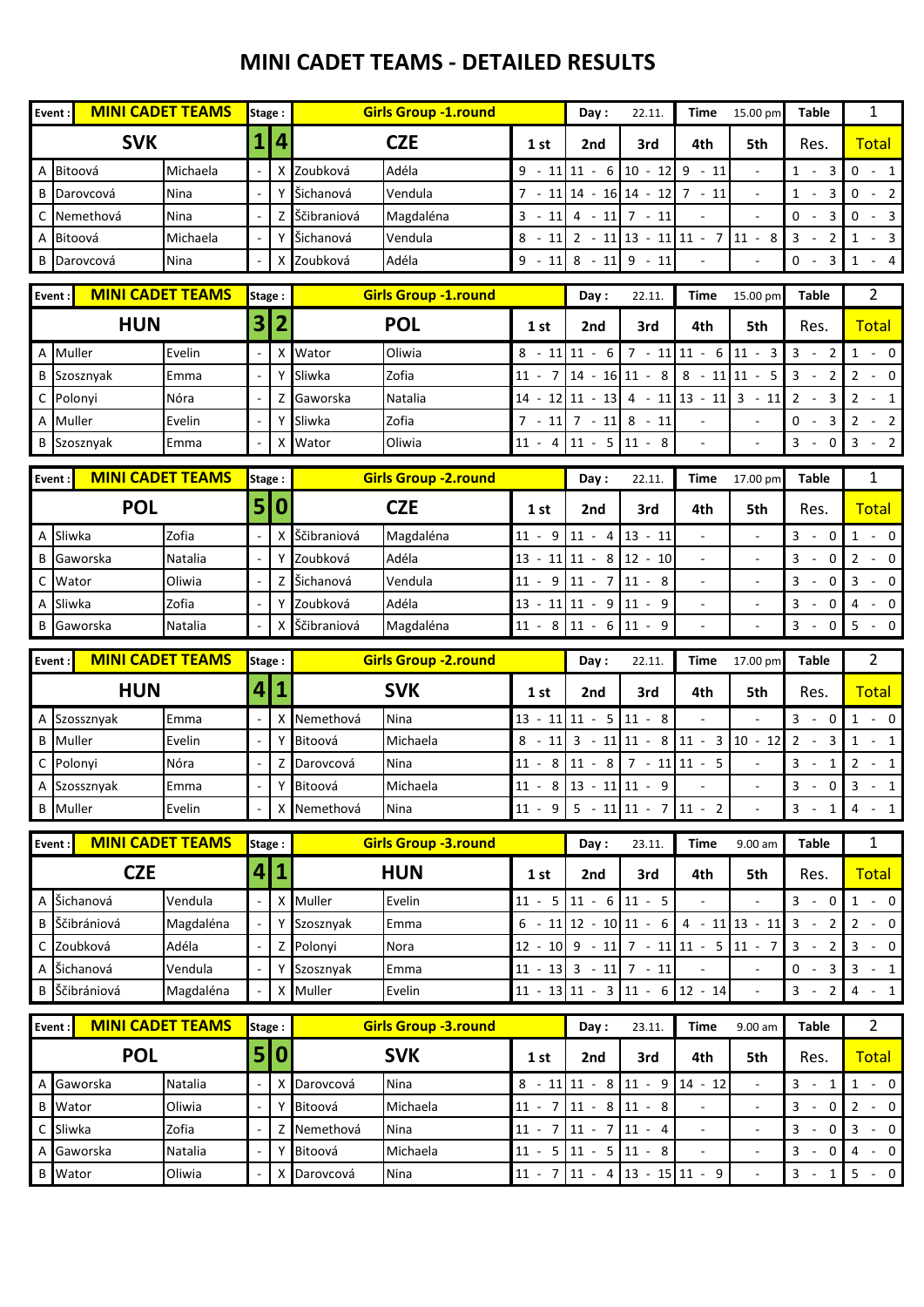## Boys singles - Group  $1$

|                |             | <b>Czech Table Tennis Association</b> |                            | <b>Table Tennis Tournament Planner</b> |                       |                      | www.tournamentsoftware.com                                                           |                   |  |  |
|----------------|-------------|---------------------------------------|----------------------------|----------------------------------------|-----------------------|----------------------|--------------------------------------------------------------------------------------|-------------------|--|--|
|                | Cnty   Flag |                                       | 1                          | $\overline{2}$                         | 3                     | 4                    | 5                                                                                    | 6                 |  |  |
|                | <b>POL</b>  | <b>Szymon Brud [9]</b>                |                            | $3-1$ ( $-8$ 11 8 2)                   | $1-3(6-14-10)$<br>-8) | $3-2(68-8-8)$<br>13) | $3-0(558)$                                                                           | $3-1(7-975)$      |  |  |
| $\overline{2}$ | HUN         | <b>Botond Varga [6]</b>               | $1-3(8-11-8)$<br>$-2)$     |                                        | $0-3(-9-8-8)$         | $0-3(-9-6-8)$        | $\begin{bmatrix} 2-3 & (7 - 7 - 8) & 10 \\ -7 & -7 \end{bmatrix}$                    | $3-1$ ( $-7454$ ) |  |  |
| 3              | CZE         | <b>Jindrich Moravek [4]</b>           | $ 3-1$ (-6 14 10 8)        | $3-0(988)$                             |                       | $3-1(6-748)$         | $ 1-3(-7-77-8) $                                                                     | $3-0(664)$        |  |  |
| $\overline{4}$ | SVK         | Damian Floro [10]                     | $2-3$ (-6 -8 8 8<br>$-13)$ | $3-0(968)$                             | $ 1-3(-67-4-8) $      |                      | $0-3(-5-8-7)$                                                                        | $3-0(8810)$       |  |  |
| 5              | <b>POL</b>  | <b>Marcel Blaszczyk [2]</b>           | $0-3(-5-5-8)$              | $3-2$ (-7 7 8 -10                      | $3-1(77-78)$          | $3-0(587)$           |                                                                                      | $3-1(4-789)$      |  |  |
| 6              | CZE         | <b>Stepan Holub [8]</b>               |                            |                                        |                       |                      | $1-3$ (-7 9 -7 -5) $ 1-3(7-4-5-4) $ 0-3 (-6 -6 -4) 0-3 (-8 -8 -10) $ 1-3( -47-8-9) $ |                   |  |  |

| <b>Standings</b>   | Pts | PI. | Games    | Points      |
|--------------------|-----|-----|----------|-------------|
| 1 Szymon Brud      | 9   | 5   | $13 - 7$ | $214 - 174$ |
| 2 Jindrich Moravek | 9   | 5   | $13 - 5$ | $184 - 153$ |
| 3 Marcel Blaszczyk | 9   | 5.  | $12 - 7$ | $181 - 163$ |
| 4 Damian Floro     |     | 5.  | $9 - 9$  | $165 - 175$ |
| 5 Botond Varga     | 6   | 5   | $6 - 13$ | $165 - 183$ |
| 6 Stepan Holub     | 5.  | 5.  | $3 - 15$ | 128 - 189   |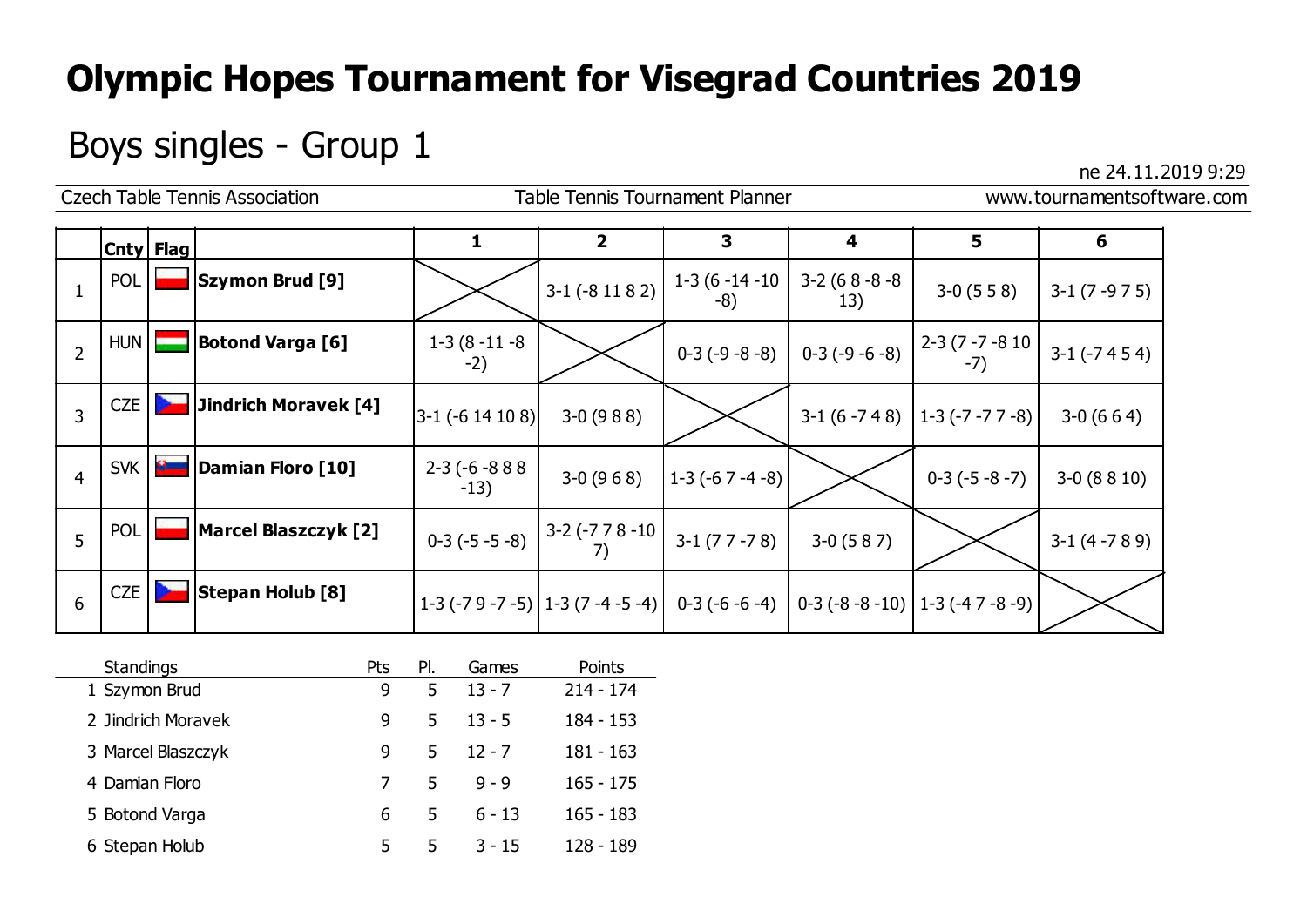## Boys singles - Group 2  $\frac{1}{2}$  ne 24.11.2019 9:30

|                |             |                | <b>Czech Table Tennis Association</b> |                | Table Tennis Tournament Planner |                                      |                            | www.tournamentsoftware.com                                                       |                                                                                              |  |  |
|----------------|-------------|----------------|---------------------------------------|----------------|---------------------------------|--------------------------------------|----------------------------|----------------------------------------------------------------------------------|----------------------------------------------------------------------------------------------|--|--|
|                | Cnty   Flag |                |                                       | 1              | $\overline{2}$                  | 3                                    | 4                          | 5                                                                                | 6                                                                                            |  |  |
|                | SVK         |                | <b>Example 12   Matus Kiraly [12]</b> |                | $0-3(-6-9-4)$                   |                                      |                            | $2-3$ (-9 8 10 -8 $\Big  1-3$ (-7 -6 7 -3) 0-3 (-7 -6 -12) 0-3 (-7 -3 -9)        |                                                                                              |  |  |
| $\overline{2}$ | <b>POL</b>  |                | Dawid Jadam [1]                       | $3-0(694)$     |                                 | $3-0(867)$                           | $3-0(877)$                 |                                                                                  | $\begin{vmatrix} 3-2 & (-8 & 4 & -7 & 10 \\ 9 & 2 & 3 & 1 & (10 & 9 & -7 & 7) \end{vmatrix}$ |  |  |
| $\overline{3}$ |             |                | HUN <b>Adam Cseri</b> [5]             | $3-2(9-8-108)$ | $0-3(-8-6-7)$                   |                                      | $1-3$ ( $-10-99$<br>$-10)$ |                                                                                  | $0-3(-1-9-3)$   1-3 (-6 -7 8 -4)                                                             |  |  |
| $\overline{4}$ | <b>CZE</b>  | <b>Service</b> | David Sochor [7]                      | $3-1(76-73)$   |                                 | $0-3$ (-8 -7 -7) $ 3-1$ (10 9 -9 10) |                            |                                                                                  | $1-3$ (-5 -9 9 -3) 3-2 (-6 9 8 -6 8)                                                         |  |  |
| 5              | <b>SVK</b>  | $\mathbf{a}$   | <b>Samuel Arpas [3]</b>               | $3-0(7612)$    | $2-3(8-47-10)$<br>$-9)$         | $3-0(193)$                           | $3-1(59-93)$               |                                                                                  | $3-1(55-85)$                                                                                 |  |  |
| 6              |             | $HUN$ $\Box$   | <b>Balasz Voros [11]</b>              | $3-0(739)$     | $1-3$ (-10 -9 7<br>$-7)$        | $3-1(67-84)$                         |                            | $\begin{bmatrix} 2-3 & (6-9-8) & 6 \\ -8 & 2 & 1 \end{bmatrix}$ 1-3 (-5 -5 8 -5) |                                                                                              |  |  |

| <b>Standings</b> | Pts | PI. | Games     | Points    |
|------------------|-----|-----|-----------|-----------|
| 1 Dawid Jadam    | 10  | 5   | $15 - 3$  | 189 - 144 |
| 2 Samuel Arpas   | 9   | 5   | $14 - 5$  | 197 - 141 |
| 3 David Sochor   | 8   | 5   | $10 - 10$ | 179 - 189 |
| 4 Balasz Voros   |     | 5   | $10 - 10$ | 184 - 174 |
| 5 Adam Cseri     | 6   | 5   | $5 - 14$  | 153 - 198 |
| 6 Matus Kiraly   | 5   | 5   | $3 - 15$  | 137 - 193 |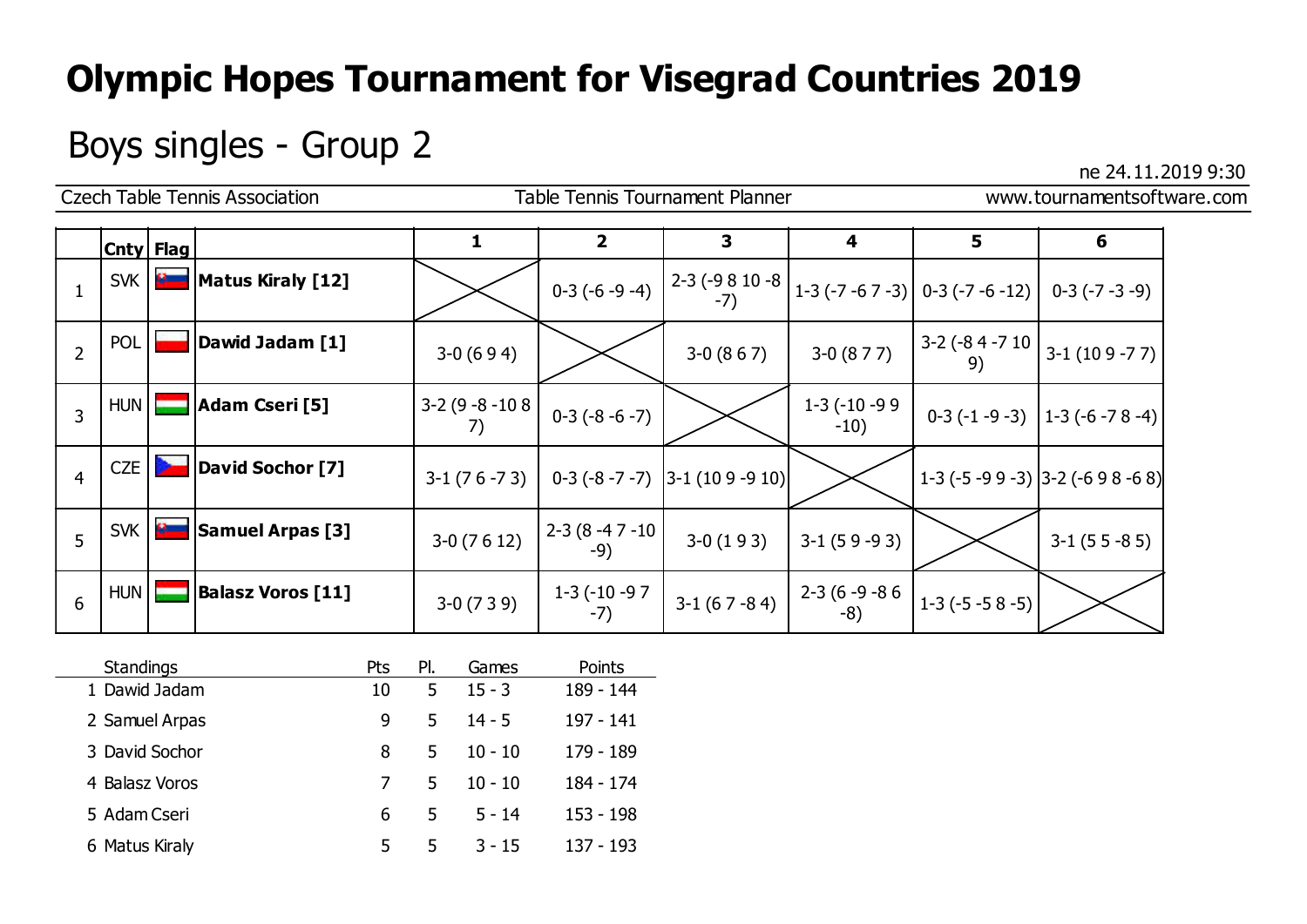# Boys singles - Final ne 24.11.2019 13:22

|                |            |                | <b>Czech Table Tennis Association</b> |                     | Table Tennis Tournament Planner                                                                                |                                                                                                                                                                                         |                                 | www.tournamentsoftware.com                                                                                                                                                               |              |  |  |
|----------------|------------|----------------|---------------------------------------|---------------------|----------------------------------------------------------------------------------------------------------------|-----------------------------------------------------------------------------------------------------------------------------------------------------------------------------------------|---------------------------------|------------------------------------------------------------------------------------------------------------------------------------------------------------------------------------------|--------------|--|--|
|                | Cnty Flag  |                |                                       | 1                   | $\overline{2}$                                                                                                 | 3                                                                                                                                                                                       | 4                               | 5                                                                                                                                                                                        | 6            |  |  |
|                | <b>POL</b> |                | Szymon Brud [9]                       |                     | $1-3(6-14-10)$<br>$-8)$                                                                                        | $3-0(558)$                                                                                                                                                                              | $1-3(-5)10-5$<br>-8)            | $0-3(-6-7-6)$                                                                                                                                                                            | $3-0(8102)$  |  |  |
| $\overline{2}$ | <b>CZE</b> |                | Jindrich Moravek [4]                  | $ 3-1$ (-6 14 10 8) |                                                                                                                | $\left  1-3 \left( -7 -7 7 -8 \right) \right $ $\left  \begin{matrix} 2-3 \left( 10 -7 9 -10 \right) & 0-3 \left( -8 -7 -9 \right) & 3-1 \left( 7 -11 5 9 \right) \end{matrix} \right $ |                                 |                                                                                                                                                                                          |              |  |  |
| $\overline{3}$ | <b>POL</b> |                | <b>Marcel Blaszczyk [2]</b>           | $0-3(-5-5-8)$       | $3-1(77-78)$                                                                                                   |                                                                                                                                                                                         |                                 | $\left[\begin{array}{cc c} 3-2 & -8 & 11 & 7 & -5 \\ 0 & 0 & 0 & 0 \end{array}\right]$ (14 -8 -5) $\left[\begin{array}{cc c} 2-3 & (3 & -4 & 6 & -5 \\ 0 & 0 & 0 & 0 \end{array}\right]$ | $-9)$        |  |  |
| $\overline{4}$ | POL        |                | Dawid Jadam [1]                       |                     | $\begin{vmatrix} 3-1 & (5-10 & 5 & 8) \ 3-2 & (-10 & 7 & -9 & 10) \ 5 & 5 & -9 \end{vmatrix}$ 2-3 (8 -11 -7 5) |                                                                                                                                                                                         |                                 | $3-2$ (-84 -710<br>9)                                                                                                                                                                    | $3-0(877)$   |  |  |
| 5              | <b>SVK</b> | $\mathbf{a}$   | <b>Samuel Arpas [3]</b>               | $3-0(676)$          | $3-0(879)$                                                                                                     | $3-0(1485)$                                                                                                                                                                             | $12 - 3 (8 - 47 - 10)$<br>$-9)$ |                                                                                                                                                                                          | $3-1(59-93)$ |  |  |
| 6              | <b>CZE</b> | <b>College</b> | David Sochor [7]                      | $0-3(-8-10-2)$      |                                                                                                                | $\begin{bmatrix} 1-3 & (-7 & 11 & -5 \\ -9 & 3 & -2 & (-3 & 4 & -6 & 5 & 9) \end{bmatrix}$ 0-3 (-8 -7 -7) 1-3 (-5 -9 9 -3)                                                              |                                 |                                                                                                                                                                                          |              |  |  |

| <b>Standings</b>   | Pts | PI. | Games    | Points      |
|--------------------|-----|-----|----------|-------------|
| 1 Dawid Jadam      | 9   | 5   | $14 - 8$ | $227 - 190$ |
| 2 Samuel Arpas     | 9   | 5   | $14 - 4$ | 191 - 147   |
| 3 Szymon Brud      |     | 5   | $8 - 9$  | 159 - 159   |
| 4 Jindrich Moravek |     | 5   | $9 - 11$ | $191 - 203$ |
| 5 Marcel Blaszczyk |     | 5   | $8 - 12$ | $173 - 195$ |
| 6 David Sochor     | 6   | 5   | $5 - 14$ | 146 - 193   |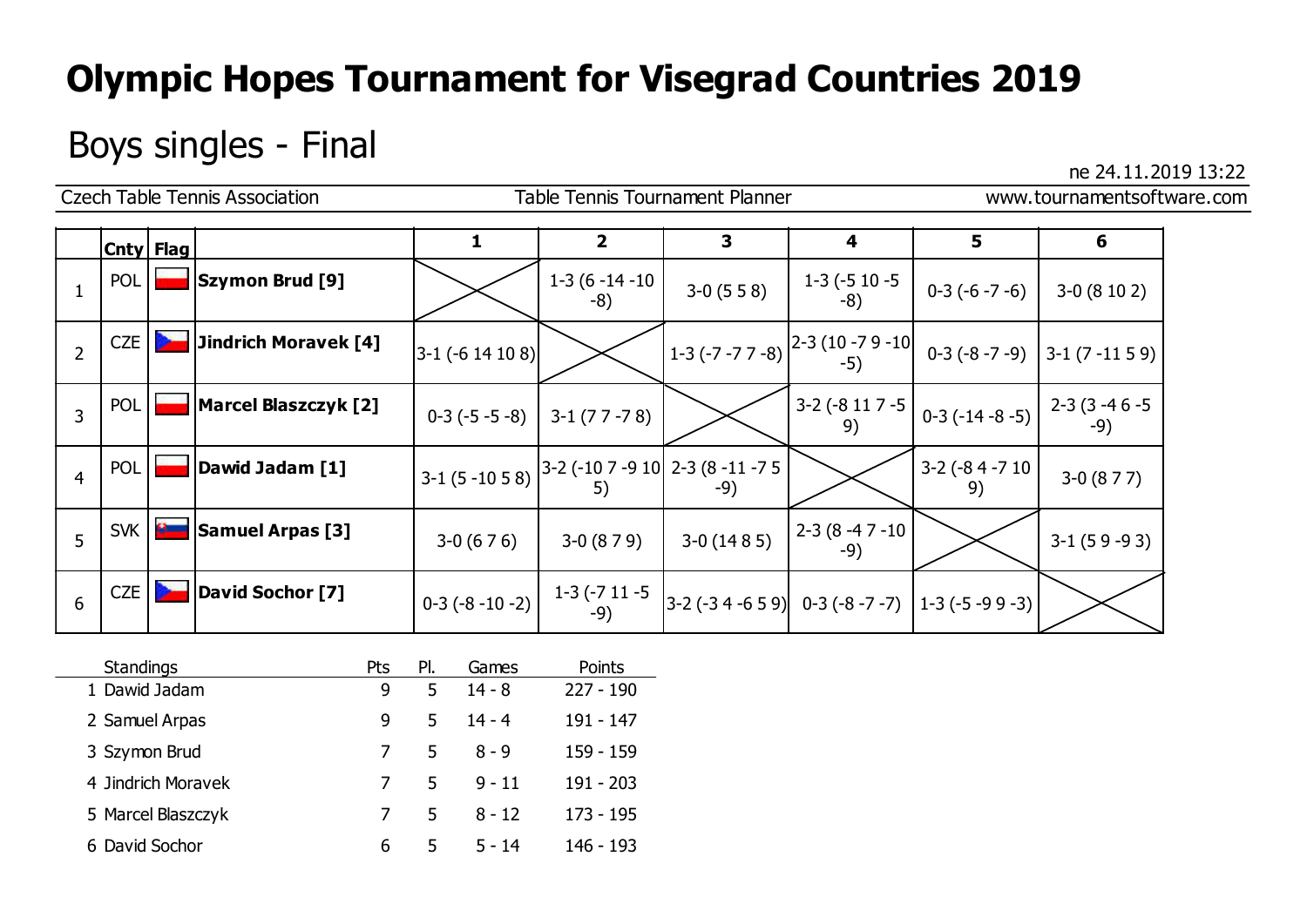## Boys singles - Small final ne 24.11.2019 13:19

|                |            |              | <b>Czech Table Tennis Association</b> |                              | Table Tennis Tournament Planner      |                                                       |                                                  | www.tournamentsoftware.com          |                                   |  |  |
|----------------|------------|--------------|---------------------------------------|------------------------------|--------------------------------------|-------------------------------------------------------|--------------------------------------------------|-------------------------------------|-----------------------------------|--|--|
|                |            | Cnty   Flag  |                                       | 1                            | $\overline{2}$                       | 3                                                     | 4                                                | 5                                   | 6                                 |  |  |
|                | SVK        |              | Damian Floro [10]                     |                              | $3-0(968)$                           | $3-0(8810)$                                           | $2 - 3 (3 - 10 - 89)$<br>$-6)$                   | $3-2$ (-8 9 -5 7<br>11)             | $\left 3 - 2(4 - 86 - 79)\right $ |  |  |
| $\overline{2}$ | HUN        |              | <b>Botond Varga [6]</b>               | $0-3(-9-6-8)$                |                                      |                                                       | $3-1$ (-7 4 5 4) $\vert$ 0-3 (-9 -6 -11) $\vert$ | 1-3 (4 -5 -6<br>$-10)$              | $3-2$ ( $-12$ 6 $-3$ 9<br>3)      |  |  |
| 3              | <b>CZE</b> |              | <b>Stepan Holub [8]</b>               |                              | $0-3$ (-8 -8 -10)   1-3 (7 -4 -5 -4) |                                                       | $2 - 3 (-986 - 13)$<br>$-4)$                     |                                     | $3-1$ (49 -76) 3-2 (-99 -878)     |  |  |
| $\overline{4}$ | HUN        |              | <b>Balasz Voros [11]</b>              | $3-2$ ( $-3$ 10 8 $-9$<br>6) | $3-0(9611)$                          | $3-2(9-8-613)$<br>4)                                  |                                                  | $3-1(67-84)$                        | $3-0(739)$                        |  |  |
| 5              | HUN        |              | Adam Cseri [5]                        | $2-3(8-95-7)$<br>$-11)$      |                                      | 3-1 (-4 5 6 10)   1-3 (-4 -9 7 -6)   1-3 (-6 -7 8 -4) |                                                  |                                     | $3-2(9-8-108)$<br>7)              |  |  |
| 6              | SVK        | $\mathbf{B}$ | Matus Kiraly [12]                     | $2 - 3 (-48 - 67)$<br>$-9)$  | 2-3 (12 -6 3 -9  <br>$-3)$           | 2-3 (9 - 9 8 - 7<br>$-8)$                             |                                                  | $0-3(-7-3-9)$ $2-3(-9810-8)$<br>-7) |                                   |  |  |

| <b>Standings</b> | Pts | PI. | Games     | Points      |
|------------------|-----|-----|-----------|-------------|
| 1 Balasz Voros   | 10  | 5   | $15 - 5$  | $206 - 167$ |
| 2 Damian Floro   | 9   | 5   | $14 - 7$  | 209 - 185   |
| 3 Botond Varga   |     | 5.  | 7 - 12    | $169 - 173$ |
| 4 Adam Cseri     |     | 5.  | $10 - 12$ | $196 - 208$ |
| 5 Stepan Holub   |     | 5   | $9 - 12$  | 188 - 201   |
| 6 Matus Kiraly   | 5   | 5   | $8 - 15$  | 196 - 230   |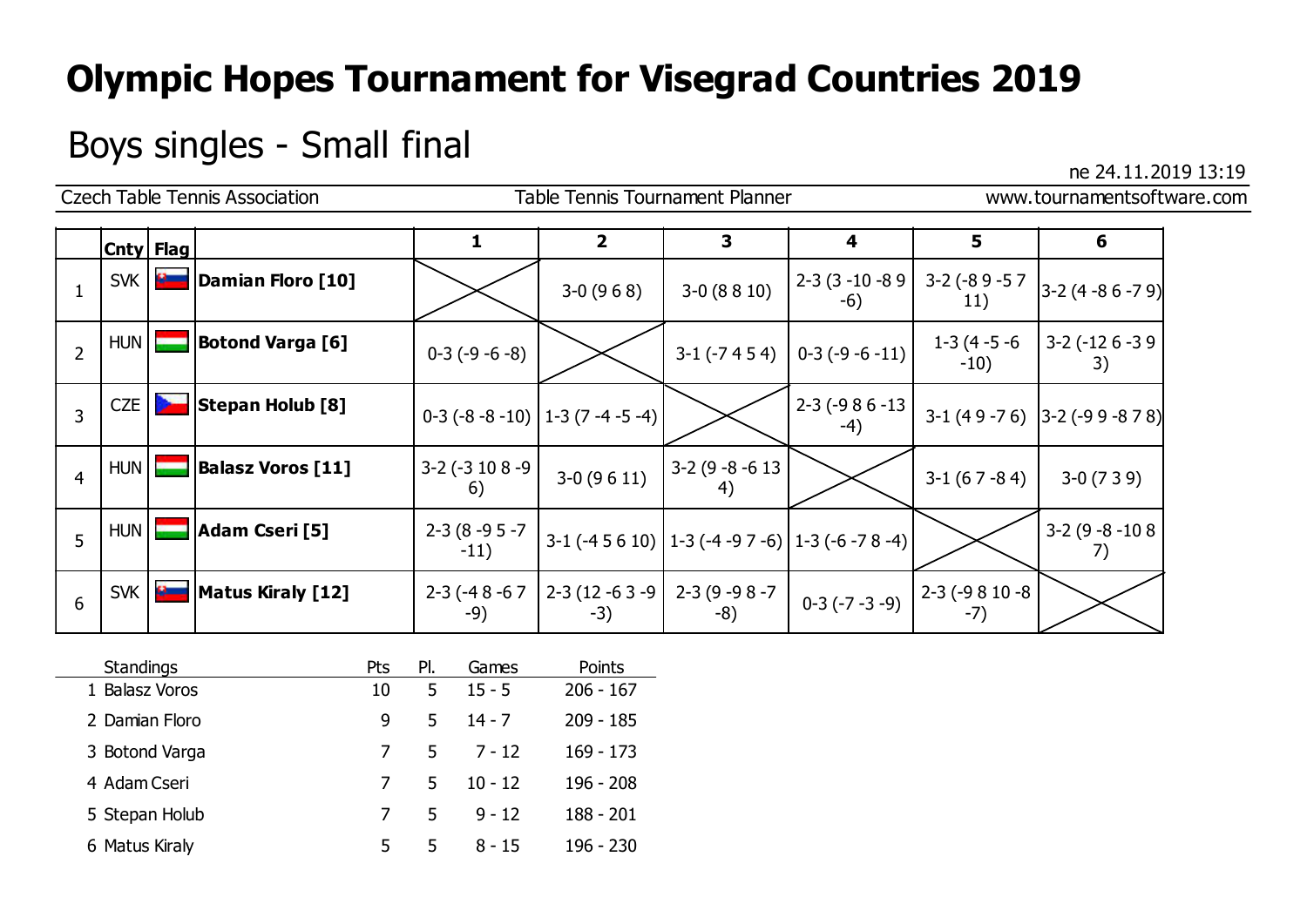## Girls singles - Group  $1$

|                |            |              | <b>Czech Table Tennis Association</b> | Table Tennis Tournament Planner                      |                                                                                    |                                  |                   |                                                                                                                                                                                                                                                                                                                                        |                          | www.tournamentsoftware.com |
|----------------|------------|--------------|---------------------------------------|------------------------------------------------------|------------------------------------------------------------------------------------|----------------------------------|-------------------|----------------------------------------------------------------------------------------------------------------------------------------------------------------------------------------------------------------------------------------------------------------------------------------------------------------------------------------|--------------------------|----------------------------|
|                | Cnty  Flag |              |                                       |                                                      | $\overline{2}$                                                                     | 3                                | 4                 | 5                                                                                                                                                                                                                                                                                                                                      | 6                        |                            |
|                | CZE        |              | M. Scibraniova [9]                    |                                                      |                                                                                    |                                  |                   | $\left  1 - 3 (8 - 2 - 9 - 3) \right $ $\left  2 - 3 (5 - 8 - 1) \atop -4 \right  3 - 2 (6 - 8 - 9 - 2) \right  3 - 2 (-9 - 4 + 9 + 8) \left  3 - 2 (-6 + 9 + 13 - 8) \atop -8 \right $                                                                                                                                                |                          |                            |
| $\overline{2}$ |            | $HUN$ $\Box$ | Emma Szosznyak [1]                    | $3-1$ ( $-8293$ )                                    |                                                                                    | $3-1$ (-11 5 7 8)                | $3-0(695)$        | $\begin{vmatrix} 2-3 & (19-10 & 8 & -7 \\ 1 & -3 & (-9) & -9 & 10 \\ 1 & 0 & 0 & 10 & 10 \\ 0 & 0 & 0 & 0 & 10 \\ 0 & 0 & 0 & 0 & 0 \\ 0 & 0 & 0 & 0 & 0 \\ 0 & 0 & 0 & 0 & 0 \\ 0 & 0 & 0 & 0 & 0 \\ 0 & 0 & 0 & 0 & 0 \\ 0 & 0 & 0 & 0 & 0 \\ 0 & 0 & 0 & 0 & 0 & 0 \\ 0 & 0 & 0 & 0 & 0 & 0 \\ 0 & 0 & 0 & 0 & 0 & 0 \\ 0$<br>$-7)$ | $-5)$                    |                            |
| 3              | <b>POL</b> |              | Oliwia Wator [9]                      | $\left 3-2\left(-5-7814\right)\right $ $1-3(11-5-7)$ |                                                                                    |                                  | $3-1$ ( $-9874$ ) | $3-0(776)$                                                                                                                                                                                                                                                                                                                             | $1-3(8-10-7)$<br>$-6)$   |                            |
| $\overline{4}$ |            |              | SVK   <b>B.</b> Michaela Bitoova [6]  | 2-3 (-6 8 -7 9<br>$-2)$                              |                                                                                    | $0-3(-6-9-5)$   1-3 (9 -8 -7 -4) |                   | $\begin{vmatrix} 2-3 & -11 & 8 & 11 & -7 \end{vmatrix}$ 2-3 (-6 7 4 -8)<br>$-7)$                                                                                                                                                                                                                                                       | -8)                      |                            |
| 5              | <b>CZE</b> |              | Vendula Sichanova [7]                 | $-8)$                                                | 2-3 (9 4 - 9 - 5 3 - 2 (-19 10 - 8 7 0 - 3 (- 7 - 7 - 6) $3^{-2}$ (11 - 8 - 11 7 ) |                                  |                   |                                                                                                                                                                                                                                                                                                                                        | $2-3$ ( $-589-10$<br>-6) |                            |
| 6              | <b>POL</b> |              | Zofia Sliwka [3]                      | $2-3(6-9-138)$<br>$-8)$                              |                                                                                    |                                  |                   | $\vert$ 3-1 (9 9 -10 5) $\vert$ 3-1 (-8 10 7 6) $\vert$ 3-2 (6 -7 -4 8 8) $\vert$ <sup>3-2</sup> (5 -8 -9 10 $\vert$<br>6)                                                                                                                                                                                                             |                          |                            |

| <b>Standings</b>        | Pts | PI. | Games     | Points      |
|-------------------------|-----|-----|-----------|-------------|
| 1 Zofia Sliwka          | 9   | 5   | $14 - 9$  | $232 - 207$ |
| 2 Emma Szosznyak        | 8   | 5   | $12 - 8$  | $209 - 182$ |
| 3 Oliwia Wator          | 8   | 5   | $11 - 9$  | 187 - 171   |
| 4 Magdalena Scibraniova | 8   | 5   | $12 - 12$ | $207 - 219$ |
| 5 Vendula Sichanova     |     | 5   | $10 - 13$ | $222 - 235$ |
| 6 Michaela Bitoova      | 5   | 5   | $7 - 15$  | 180 - 223   |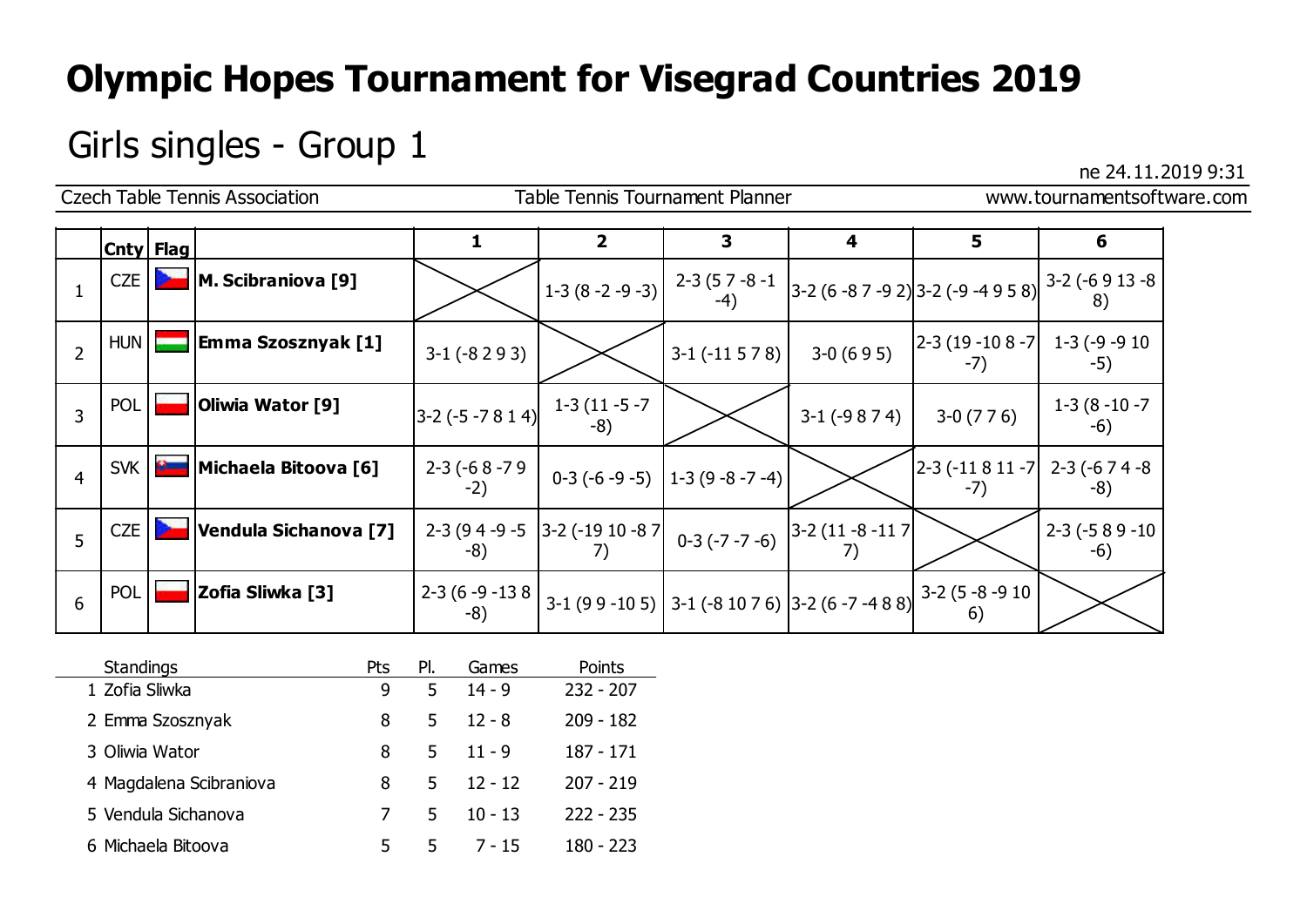## Girls singles - Group 2  $\frac{1}{2}$  ne 24.11.2019 9:31

|                |                  |              | <b>Czech Table Tennis Association</b> | Table Tennis Tournament Planner |                                                    |                              |                             |                            | www.tournamentsoftware.com                                                                            |  |  |
|----------------|------------------|--------------|---------------------------------------|---------------------------------|----------------------------------------------------|------------------------------|-----------------------------|----------------------------|-------------------------------------------------------------------------------------------------------|--|--|
|                | <b>Cnty Flag</b> |              |                                       |                                 | $\overline{2}$                                     | 3                            | 4                           | 5                          | 6                                                                                                     |  |  |
|                | <b>POL</b>       |              | <b>Natalia Gaworska [2]</b>           |                                 | $3-0(787)$                                         | $3-0(668)$                   |                             |                            | $3-1$ (2 -7 7 6) $\vert$ 3-1 (7 -9 7 8) $\vert$ 0-3 (-15 -12 -6)                                      |  |  |
| $\overline{2}$ | HUN   [          |              | <b>Evelin Muller [4]</b>              | $0-3(-7-8-7)$                   |                                                    | $3-0(698)$                   | $3-0(699)$                  | $3-1(67-86)$               | $3-1(-5277)$                                                                                          |  |  |
| 3              | SVK              | $\mathbf{z}$ | <b>Nina Darovcova [8]</b>             | $0-3(-6-6-8)$                   | $0-3(-6-9-8)$                                      |                              | 2-3 (8 -7 -5 10<br>-4)      |                            | $0-3(-0-8-8)$   1-3 (-9 1 -6 -7)                                                                      |  |  |
| $\overline{4}$ | HUN   [          |              | <b>Nora Polonyi [9]</b>               |                                 | $1-3$ (-2 7 -7 -6) 0-3 (-6 -9 -9)                  | $3-2$ ( $-8$ 7 5 $-10$<br>4) |                             | $-10)$                     | $\left 2-3\left(-9\frac{9}{2}-10\frac{12}{3}-1\right)\left(11\frac{9}{2}-13\frac{7}{3}\right)\right $ |  |  |
| 5              | CZE              |              | Adela Zoubkova [5]                    |                                 | 1-3 (-7 9 -7 -8) $ 1-3$ (-6 -7 8 -6)               | $3-0(088)$                   | $ 3-2(9-910-12 )$<br>10)    |                            | $3-2(9-8-88)$<br>14)                                                                                  |  |  |
| 6              |                  | SVK <b>B</b> | Nina Nemethova [9]                    |                                 | $3-0$ (15 12 6)   1-3 (5 -2 -7 -7)  3-1 (9 -1 6 7) |                              | $1-3$ ( $-11-9$ 13<br>$-7)$ | $2-3$ ( $-988-8$<br>$-14)$ |                                                                                                       |  |  |

| <b>Standings</b>   | Pts | PI. | Games     | Points      |
|--------------------|-----|-----|-----------|-------------|
| 1 Natalia Gaworska | 9   | 5   | $12 - 5$  | $181 - 143$ |
| 2 Evelin Muller    | 9   | 5.  | $12 - 5$  | $167 - 137$ |
| 3 Adela Zoubkova   | 8   | 5   | $11 - 10$ | $206 - 206$ |
| 4 Nora Polonyi     |     | 5.  | $9 - 12$  | $203 - 210$ |
| 5 Nina Nemethova   |     | 5.  | $10 - 10$ | 198 - 206   |
| 6 Nina Darovcova   | 5.  | 5.  | $3 - 15$  | 131 - 184   |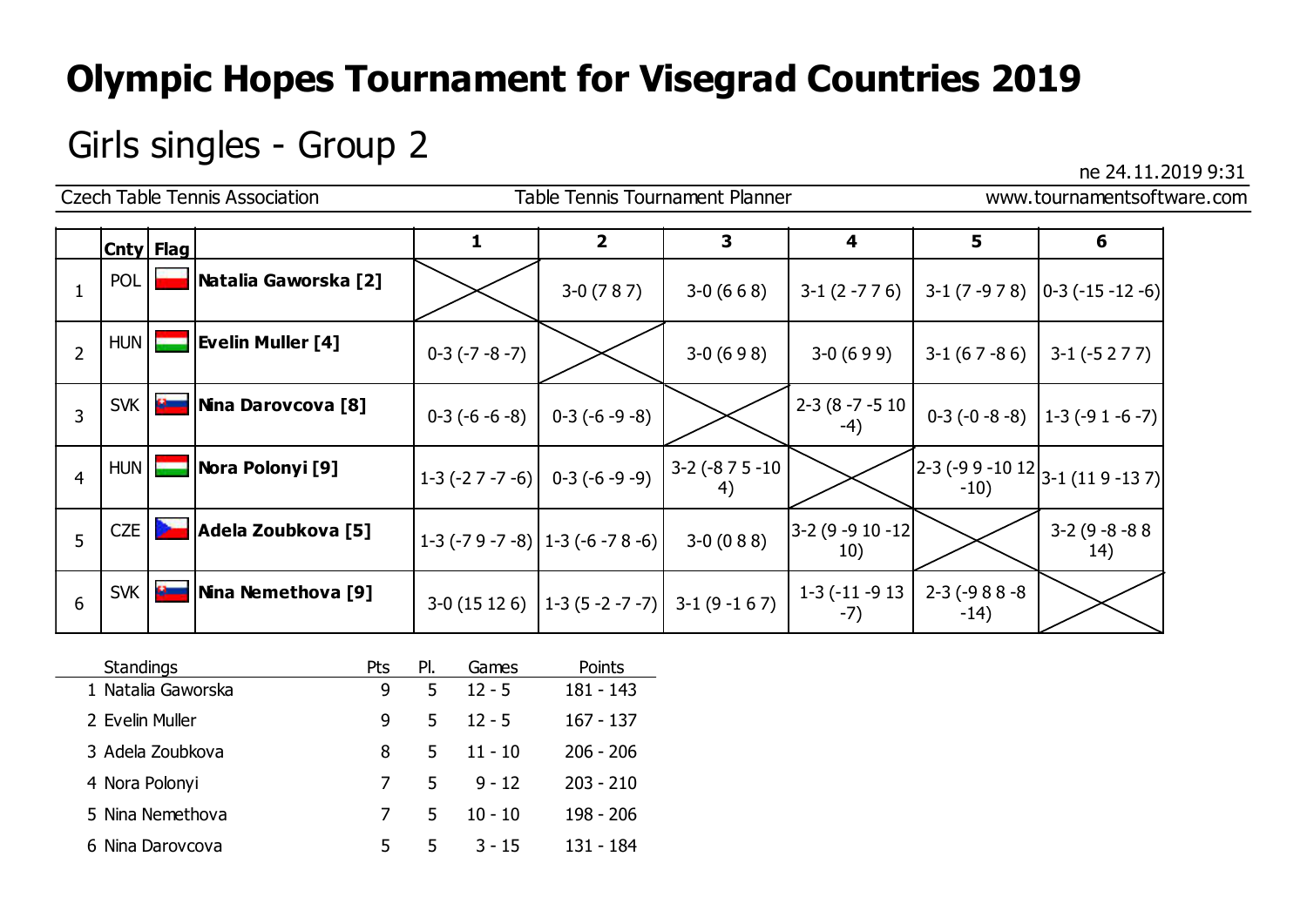# Girls singles - Final  $\frac{1}{2}$  ne 24.11.2019 12:57

| <b>Czech Table Tennis Association</b><br><b>Table Tennis Tournament Planner</b><br>www.tournamentsoftware.com |            |  |                           |                          |                                                                                                                                                     |                                            |                                                                                                                                                                             |            |              |  |
|---------------------------------------------------------------------------------------------------------------|------------|--|---------------------------|--------------------------|-----------------------------------------------------------------------------------------------------------------------------------------------------|--------------------------------------------|-----------------------------------------------------------------------------------------------------------------------------------------------------------------------------|------------|--------------|--|
|                                                                                                               | Cnty  Flag |  |                           | 1                        | $\overline{\mathbf{2}}$                                                                                                                             | 3                                          | 4                                                                                                                                                                           | 5          | 6            |  |
| $\mathbf{1}$                                                                                                  | <b>POL</b> |  | Zofia Sliwka [3]          |                          |                                                                                                                                                     |                                            | $3-1$ (9 9 -10 5) 3-1 (-8 10 7 6) 3-2 (-9 8 6 -5 5)                                                                                                                         | $3-0(986)$ | $3-1(8-989)$ |  |
| $\overline{2}$                                                                                                | HUN        |  | <b>Emma Szosznyak [1]</b> | $1-3$ (-9 -9 10<br>$-5)$ |                                                                                                                                                     |                                            | $\left  \right.3-1$ (-11 5 7 8) $\left  \right.2-3$ (-9 -3 4 11 $\left  \right.3-2$ (5 6 -2 -13 $\left  \right.2-3$ (-4 7 -10 7<br>-2)                                      | 8)         | -4)          |  |
| 3                                                                                                             | <b>POL</b> |  | Oliwia Wator [9]          | $1-3(8-10-7)$<br>$-6)$   | $1-3(11-5-7)$<br>-8)                                                                                                                                |                                            | $ 3-2(9-109-12 $<br>6)                                                                                                                                                      | $3-0(634)$ | $3-0(978)$   |  |
| 4                                                                                                             | POL        |  | Natalia Gaworska [2]      | $2-3(9-8-65)$<br>$-5)$   | 2)                                                                                                                                                  | 3-2 (9 3 -4 -11 2-3 (-9 10 -9 12)<br>$-6)$ |                                                                                                                                                                             | $3-0(787)$ | $3-1(7-978)$ |  |
| 5                                                                                                             | HUN        |  | <b>Evelin Muller [4]</b>  | $0-3(-9-8-6)$            | $\begin{bmatrix} 2-3 & (-5 & -6 & 2 & 13 \\ -8 & -8 & -1 & -1 & -1 \\ 2 & 2 & 2 & -1 & -1 \\ 3 & 2 & 2 & 3 & -1 \\ 3 & 3 & 2 & 3 & 1 \end{bmatrix}$ | $0-3(-6-3-4)$                              | $0-3(-7-8-7)$                                                                                                                                                               |            | $3-1(67-86)$ |  |
| 6                                                                                                             | <b>CZE</b> |  | Adela Zoubkova [5]        |                          |                                                                                                                                                     |                                            | $\left  1-3 \left(-89-8-9\right) \right  3-2 \left(4-710-7 \atop 4\right) 0-3 \left(-9-7-8\right) \right  1-3 \left(-79-7-8\right) \left  1-3 \left(-6-78-6\right) \right $ |            |              |  |

| <b>Standings</b>   | Pts | PI. | Games     | Points      |
|--------------------|-----|-----|-----------|-------------|
| 1 Zofia Sliwka     | 10  | 5   | $15 - 5$  | $207 - 169$ |
| 2 Oliwia Wator     | 8   | 5   | $11 - 8$  | $188 - 173$ |
| 3 Natalia Gaworska | 8   | 5.  | $13 - 9$  | $214 - 195$ |
| 4 Emma Szosznyak   |     | 5.  | $11 - 12$ | $205 - 217$ |
| 5 Evelin Muller    | 6   | 5.  | $5 - 13$  | 144 - 177   |
| 6 Adela Zoubkova   | 6   | 5   | ճ - 14    | 171 - 198   |